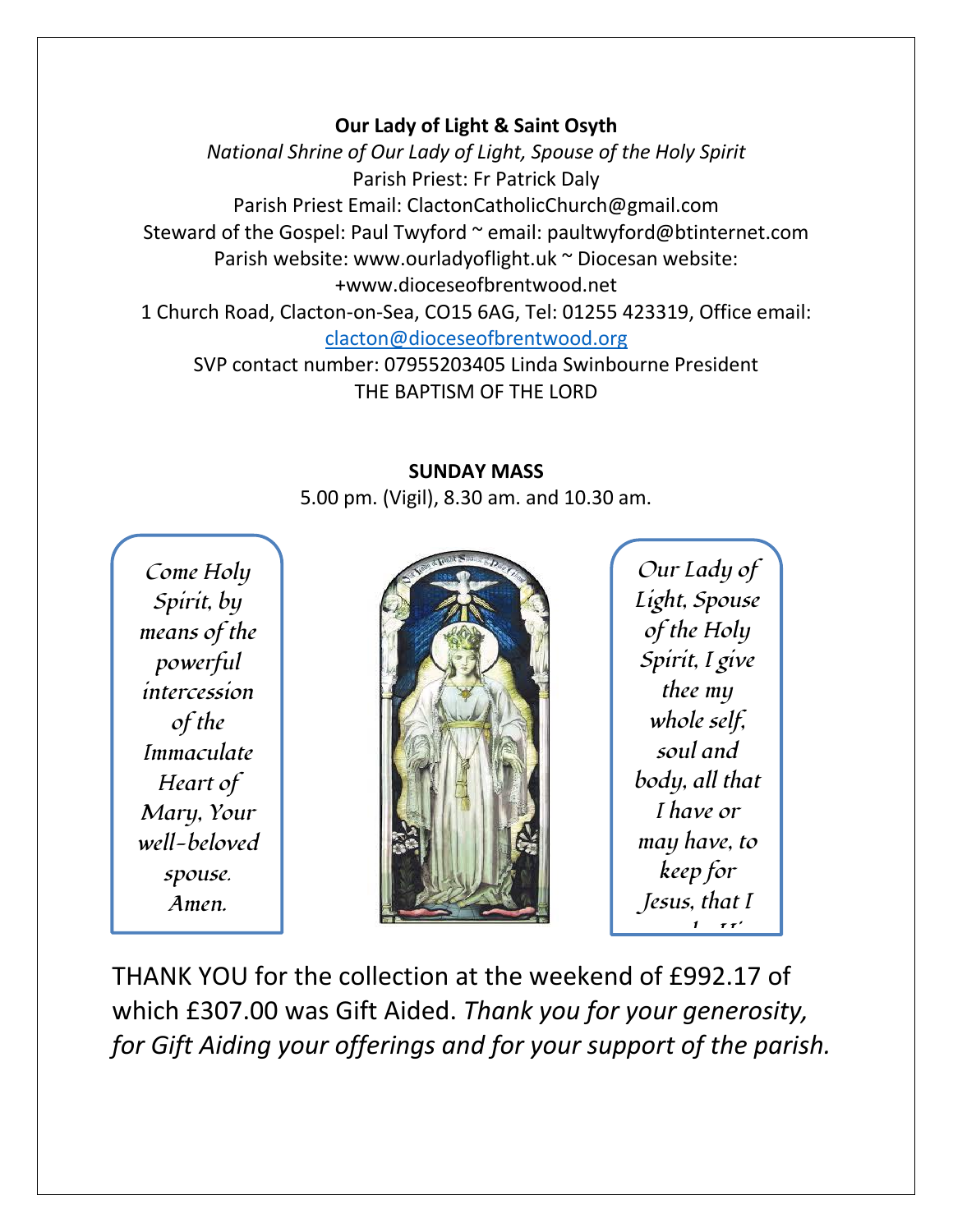COFFEE AFTER 8.30 and 10.30 Masses.

SECOND COLLECTION: The second collection this weekend is for The Society for the Protection of the Unborn.

CONFIRMATION PROGRAMME: The Confirmation Candidates will meet at 3 pm in the Presbytery on Saturday  $11<sup>th</sup>$  January.

BAPTISMAL COURSE: The next Baptismal Course will take place on Monday 13<sup>th</sup> & 20<sup>th</sup> January at 7.30pm. Please speak to Fr Patrick if you wish to have a child baptised.

PARISH SOCIAL: 2pm to 5pm on Sunday 19<sup>th</sup> January with entertainment and buffet. Entry fee £6 with proceeds to SVP. Contact Joe Murray for tickets: Tel: 425959.

EXTRAORDINARY MINISTERS OF HOLY COMMUNION: Training for existing and new ministers will take place on Sundays 12<sup>th</sup> and 26th January at 2.30 pm in the Parish Hall. Please confirm your attendance to Fr Patrick.

## LOTTERY NUMBER: 32 – No winners.

| Saturday 11 <sup>th</sup> January | 9.45 am.-   CONFESSIONS               |
|-----------------------------------|---------------------------------------|
|                                   | 10.40 am.   Rosary & Adoration of the |
|                                   | <b>Blessed Sacrament.</b>             |
|                                   | 11.00 am.   MASS: Maureen Hughes      |
|                                   | Intentions                            |
|                                   | (Tim & Catherine)                     |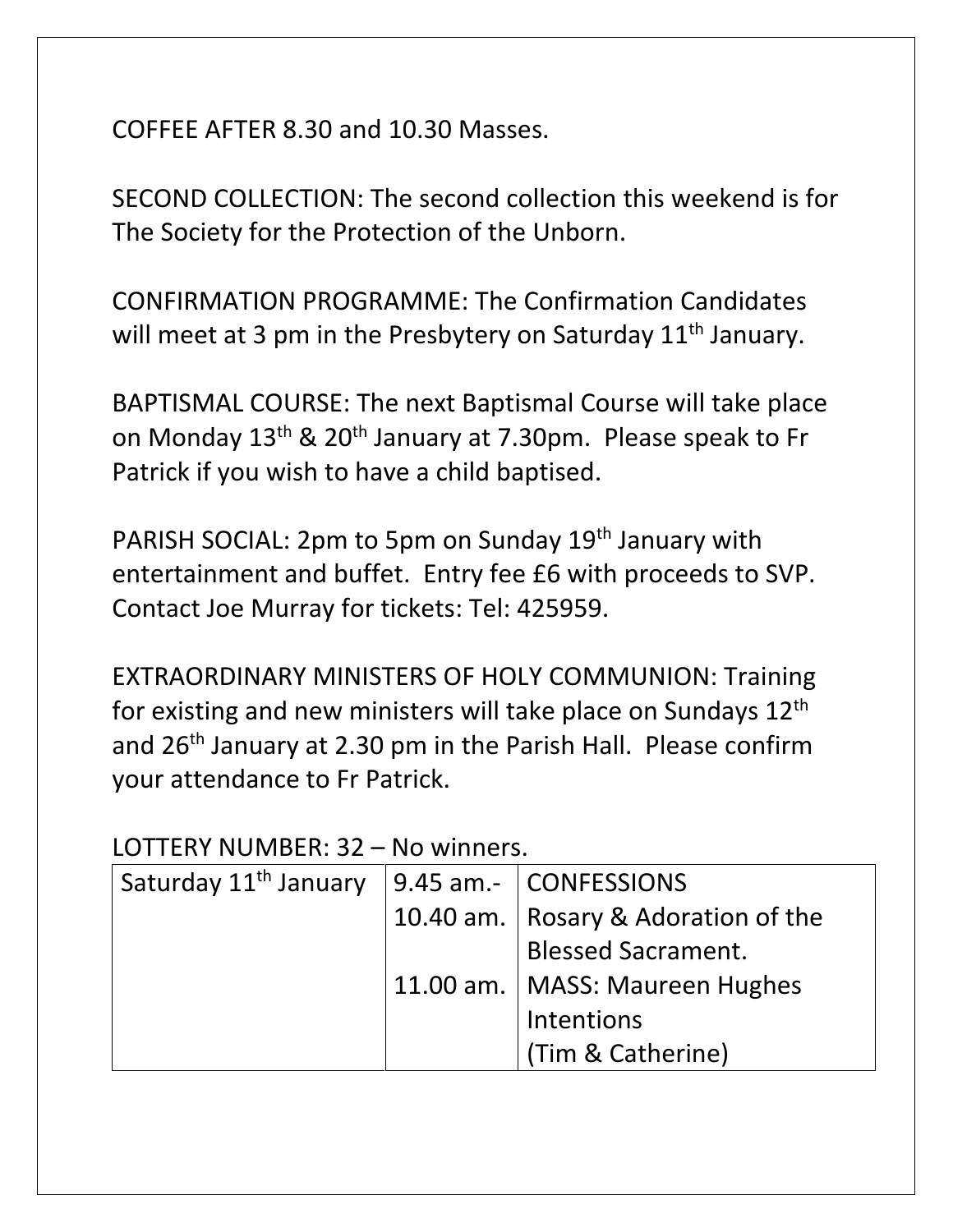| Saturday 11 <sup>th</sup> January | 4.00 pm. -        | <b>CONFESSIONS &amp; Adoration of</b> |
|-----------------------------------|-------------------|---------------------------------------|
| (Vigil of The Baptism             | 4.40 pm.          | the Blessed Sacrament.                |
| of The Lord)                      | 5.00 pm.          | <b>MASS: Kitty Casey Intentions</b>   |
|                                   |                   | (Brother Tim)                         |
| Sunday 12 <sup>th</sup> January   | 8.30 am.          | <b>MASS: Mary Pearce &amp; Family</b> |
| (Feast of The Baptism             |                   | Intentions                            |
| of The Lord)                      |                   | (Lindsey Abbarchi)                    |
|                                   | 10.30 am.         | <b>MASS: Eddie Wright RIP</b>         |
|                                   |                   | (Breda Wright)                        |
| Monday 13 <sup>th</sup> January   | 9.30 am.          | MASS: Julie Lee & Family              |
|                                   |                   | Intentions.                           |
|                                   |                   | (Mary Pearce)                         |
|                                   | 10.00 am.         | Novena to Our Lady,                   |
|                                   |                   | <b>Adoration of the Blessed</b>       |
|                                   |                   | Sacrament & Midday Prayer.            |
| Tuesday 14 <sup>th</sup> January  | 9.30 am.          | MASS: Denis O'Keeffe RIP              |
|                                   |                   | (Shirley O'Keeffe)                    |
|                                   | $10.00$ am.       | Novena to Our Lady,                   |
|                                   |                   | <b>Adoration of the Blessed</b>       |
|                                   |                   | Sacrament & Midday Prayer.            |
| Friday 17 <sup>th</sup> January   | $9.30 \text{ am}$ | <b>MASS: Christine Greene</b>         |
| <b>Memorial of St</b>             |                   | Intentions                            |
| Anthony, Ab                       |                   | (Mary Pearce)                         |
|                                   | $10.00$ am        | Novena to Our Lady,                   |
|                                   |                   | <b>Adoration of the Blessed</b>       |
|                                   |                   | Sacrament & Midday Prayer.            |
| Saturday 18 <sup>th</sup> January | $9.00$ am.-       | <b>CONFESSIONS</b>                    |
|                                   | 10.40 am.         | Rosary & Adoration of the             |
|                                   |                   | <b>Blessed Sacrament.</b>             |